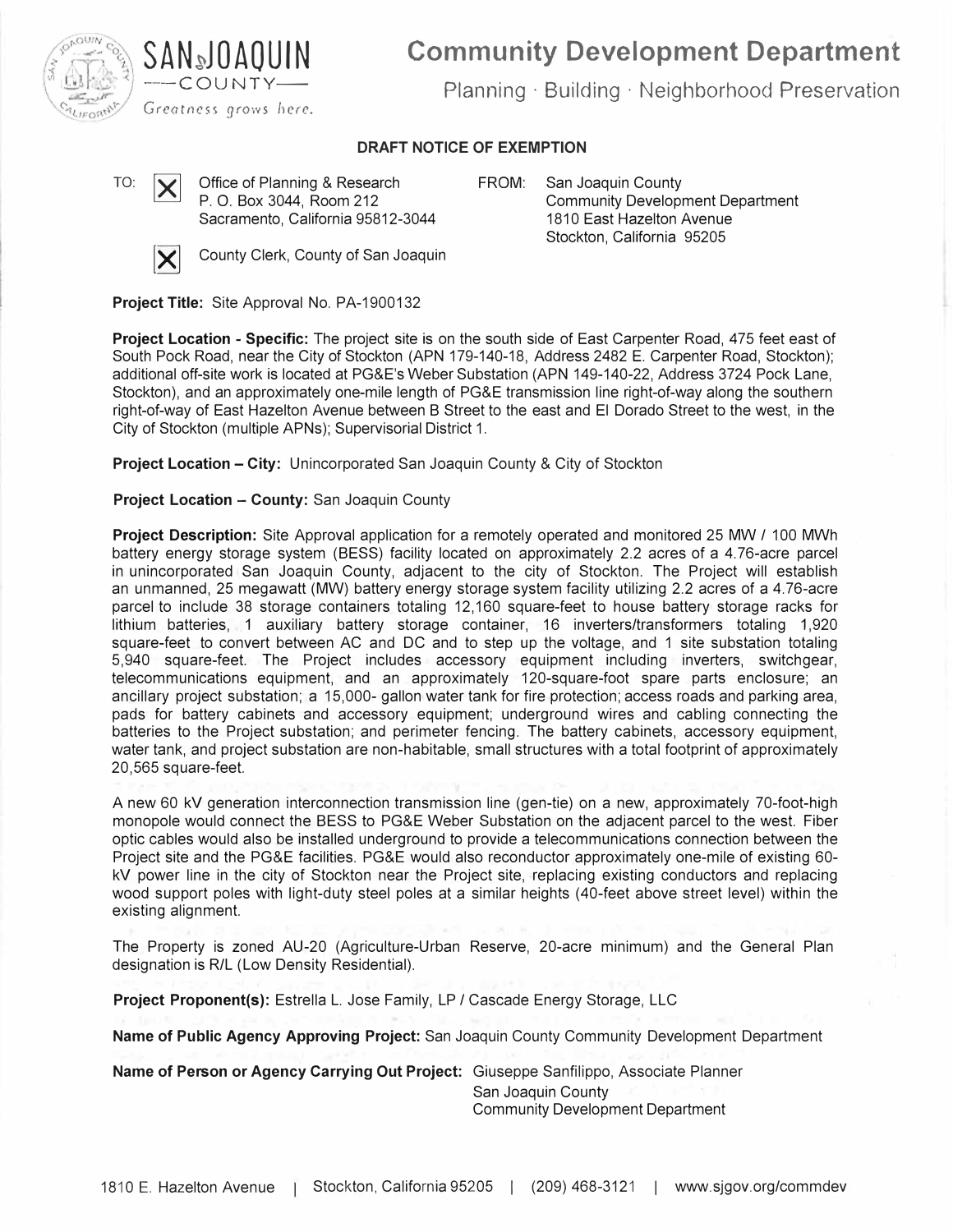### **Exemption Status:**

Categorical Exemptions: Class 1 - Existing Facilities (§ 15301 ), Class 2 - Replacement or Reconstruction (§ 15302), Class 3 - New Construction or Conversion of Small Structures (§ 15303), and Class 4 - Minor Alterations to Land (§ 15304)

### **Exemption Reasons:**

The proposed project is categorically exempt from environmental review pursuant to CEQA Guidelines Sections 15301 [Existing Structures], 15302 [Replacement or Reconstruction], 15303 [New Construction or Conversion of Small Structures], and 15304 [Minor Alterations to Land].

Section 15303 exempts the construction and location of limited numbers of new, small facilities or structures and the installation of small new equipment and facilities in small structures. The battery cabinets, accessory equipment, water tank, and Project substation are non-habitable, small structures with a total footprint of approximately 20,565 square-feet. While the Section 15303 categorical exemption does not specifically address battery energy storage facilities in the listed examples, the total footprint of the Project is less than the maximum allowable for habitable commercial structures on a legal parcel in an urbanized area (i.e., up to for commercial buildings not exceeding 10,000 square-feet or 40,000 square-feet total). The Project will not involve the use of significant amounts of hazardous substances, all necessary public services and facilities are available, and the Project site and surrounding area are not environmentally sensitive. Section 15303(d) exempts electrical and other utility extensions of reasonable length to serve new, small structures and applies to the gen-tie line connecting the Project substation to the PG&E substation, which would span approximately 100 feet and be mounted on one new approximately 70-foottall monopole on the Project site, and fiber optic cables for telecommunications installed underground to connect the Project site to the immediately-adjacent PG&E substation. Section 15303(e) exempts accessory (appurtenant) structures and applies to water storage tanks, electrical equipment, Project substation, and perimeter fencing are all accessory or appurtenant to the primary battery energy storage use.

Section 15304 exempts minor alterations in the condition of land, water, and/or vegetation, including grading on land with a slope of less than 10 percent pursuant to the example provided in Section 15304(a), and minor trenching and backfilling where the surface is restored pursuant to Section 15304(f). This exemption applies to the removal of nine non-native trees to allow widening of an access driveway. The trees are located on private property in an urbanized area, along a private access drive, and are not near any designated scenic routes. The trees are not scenic and their removal does not conflict with any applicable zoning or other regulations governing scenic quality.

Sections 15301 and 15302 apply to PG&E's reconductoring of an approximately one-mile segment of existing 60 kV power line located in the city of Stockton near the Project site. Section 15301 exempts the operation, repair, and maintenance of existing structures, facilities, and mechanic equipment where there is negligible or no expansion of use including, pursuant to Section 15301 (b), exiting facilities of investor and publicly owned utilities used to provide electric power. Section 15302 exempts the replacement or reconstruction of existing structures and facilities located on the same site as the structure replaced and for substantially the same purpose and capacity. The reconductoring consists of replacement of existing conductors and replacement of existing wood support poles with light-duty steel poles within the existing alignment, which generally extends along the southern right-of-way of East Hazelton Avenue between B Street to the east and El Dorado Street/PG&E's Stockton A Substation to the west. The reconductored transmission line would look substantially similar to the existing transmission line and be mounted on poles at a similar height. It would continue to provide electrical service to the surrounding area with no change in capacity or area served.

The Project does not involve unusual circumstances, including future activities, resulting in or which might reasonably result in significant impacts which threaten the environment. The exceptions to the categorical exemptions pursuant to Section 15300.2 of the State CEQA Guidelines are:

*Authority cited: Sections 21083 and 21110, Public Resources Code. Reference: Sections 21108, 21152, and 21152.1, Public Resources Code.*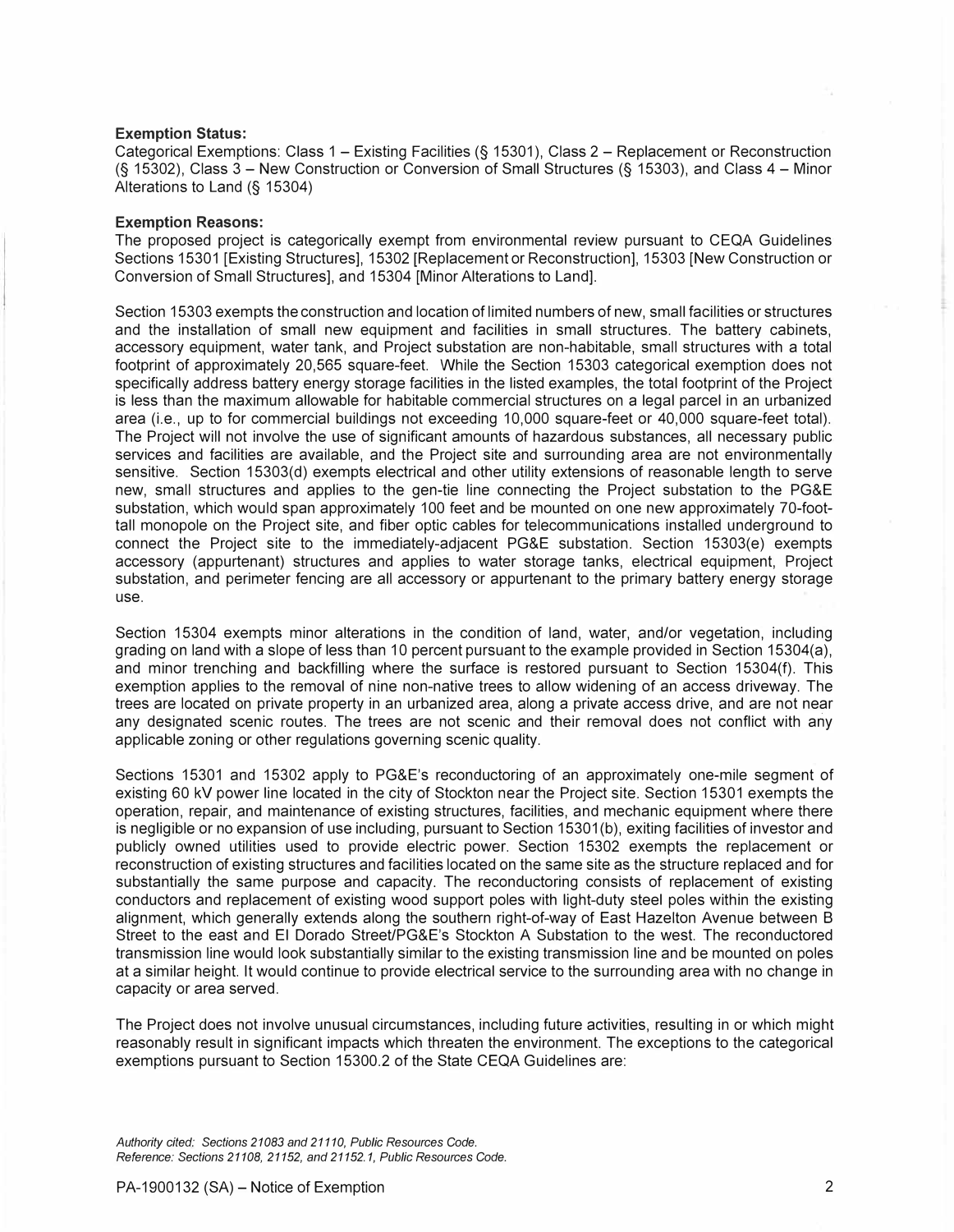**(a) Location. Classes 3, 4, 5, 6, and 11 are qualified by consideration of where the project is to be located - a project that is ordinarily insignificant in its impact on the environment may in a particularly sensitive environmental be significant. Therefore, these classes are considered to apply to all instances, except where the project may impact on an environmental resource of hazardous or critical concern where designated, precisely mapped, and officially adopted pursuant to law by federal, state, or local agencies.**

The Project site has been previously disked and primarily contains non-native grasses and weeds and several non-native perimeter trees. No potential aquatic plants/features or special status species have been identified on the site. The Project applicant will participate in the San Joaquin County Multi-Species Habitat Conservation and Open Space Plan (SJMSCP) for improvements on the Project. Participation in this plan includes the implementation of applicable avoidance and minimization measures to ensure significant impacts sensitive biological resources are avoided.

Further, with regard to the PG&E Weber Substation and reconductoring portion of the Project, no evidence of sensitive species exist within the areas of work. PG&E will perform the work in accordance with its most current San Joaquin Valley Operations and Maintenance Habitat Conservation Plan, which includes preconstruction nesting bird surveys if work will occur during the nesting bird season. Accordingly, PG&E's portion of the Project will avoid any potential for unusual impacts to sensitive environmental resources to occur. Therefore, this exception does not apply.

# **(b) Cumulative Impact. All exemptions for these classes are inapplicable when the cumulative impact of successive projects of the same type, in the same place over time is significant.**

The nature of battery energy storage projects is to provide local energy storage serving the surrounding community. As such, there is finite demand for such facilities to be located within the same geographic area such that there would not be a proliferation of such facilities in the same place. Therefore, battery projects that do not result in potentially significant project-level impacts would also typically not have the potential for cumulatively significant impacts resulting from the Project combined with other existing or potential battery energy storage projects in the surrounding area. Therefore, this exception does not apply.

## **(c) Significant Effect. A categorical exemption shall not be used for an activity where there is a reasonable possibility that the activity will have a significant effect on the environment due to unusual circumstances.**

There are no unusual circumstances surrounding the Project site or areas of off-site improvements that differ from other BESS projects. Accordingly, there are no unusual circumstances that would lead to the conclusion that there is a reasonable possibility that the Project will have a significant effect on the environment.

The Project site and off-site improvement locations are in urban areas that have been previously disturbed and contain no sensitive environmental resources. The Project would be remotely operated and monitored with only occasional visits by personnel to the Project site. The Project is designed to avoid all potentially significant impacts. Therefore, this exception does not apply.

**(d) Scenic Highways. A categorical exemption shall not be used for a project which may result ·in damage to scenic resources, including but not limited to, trees, historic buildings, rock outcroppings, or similar resources, within a highway officially designated as a state scenic highway. This does not apply to improvements which are required as mitigation by an adopted negative declaration or certified EIR.**

The Project site is not located near and does not adversely impact any scenic resources within an officially designated state scenic highway. Therefore, this exception does not apply.

*Authority cited: Sections 21083 and 21110, Public Resources Code. Reference: Sections 21108, 21152, and 21152.1, Public Resources Code.*